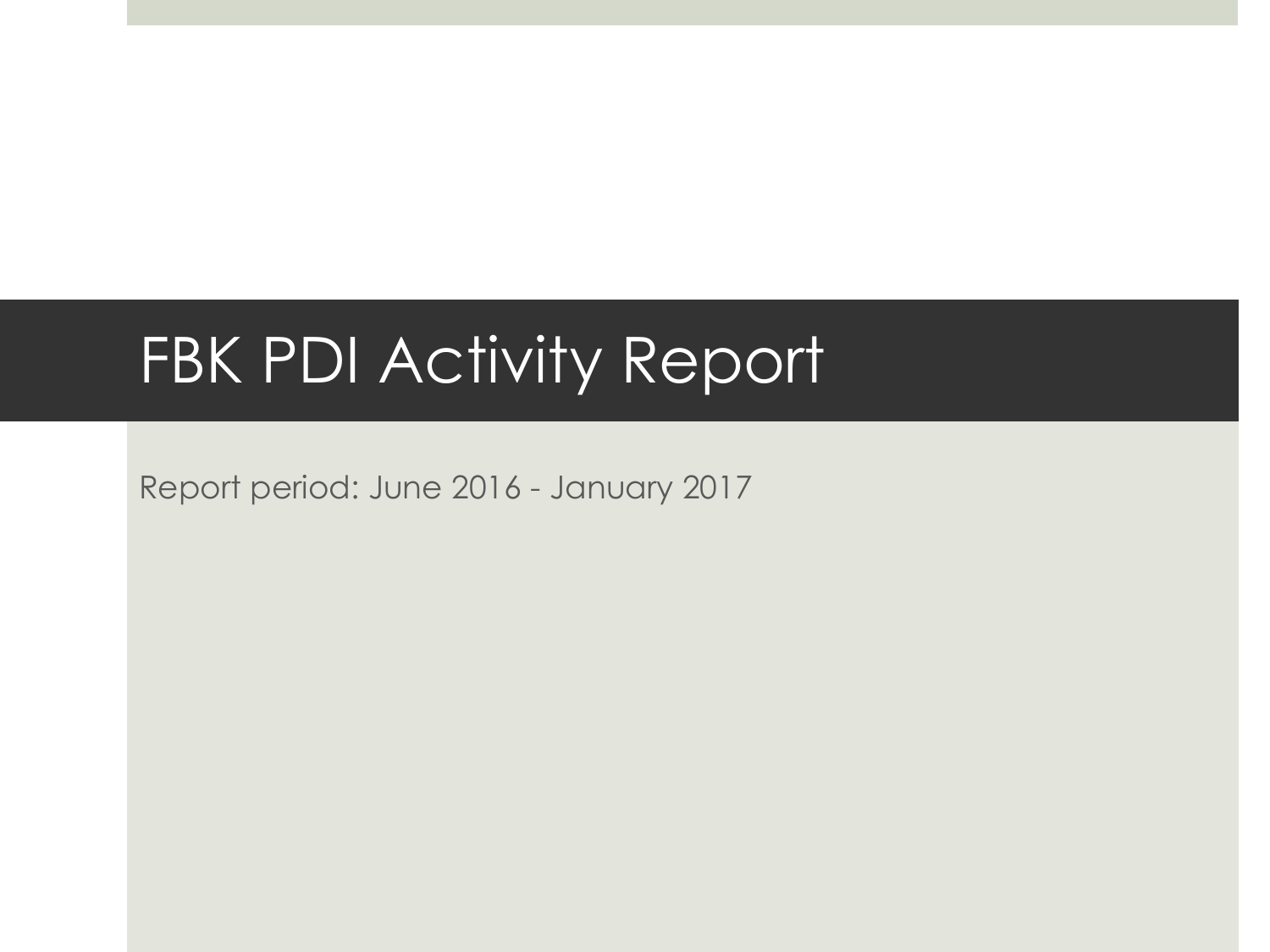## PDI Work Package involvement

❏ WP1 - Foundations of organizational modeling

❏ WP2 - Management of event logs

❏ WP3 - Hybrid monitoring

❏ WP4 - Inference of accurate predictions

❏ WP5 - Case studies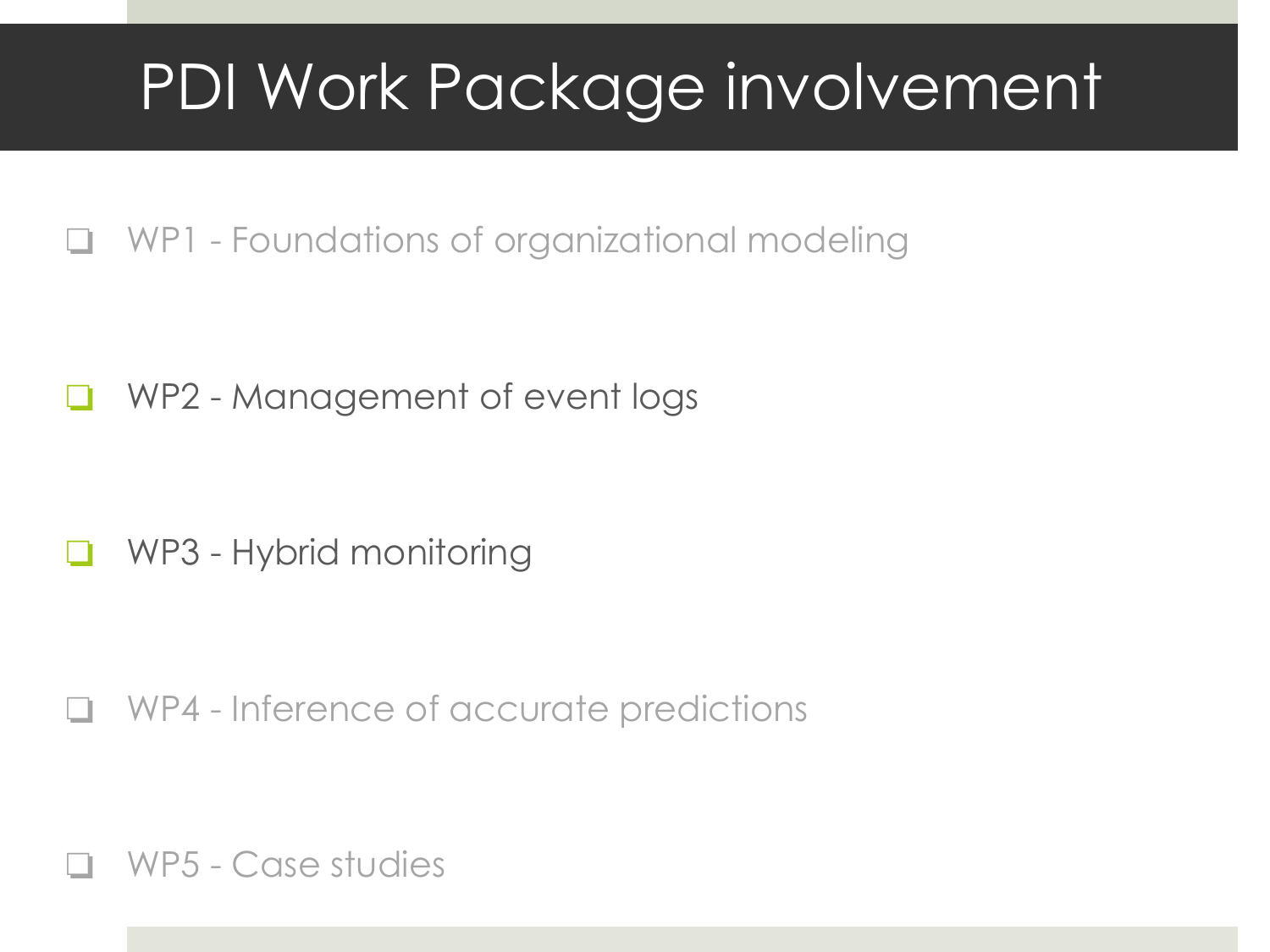

*Management of event logs (M1 - M24)*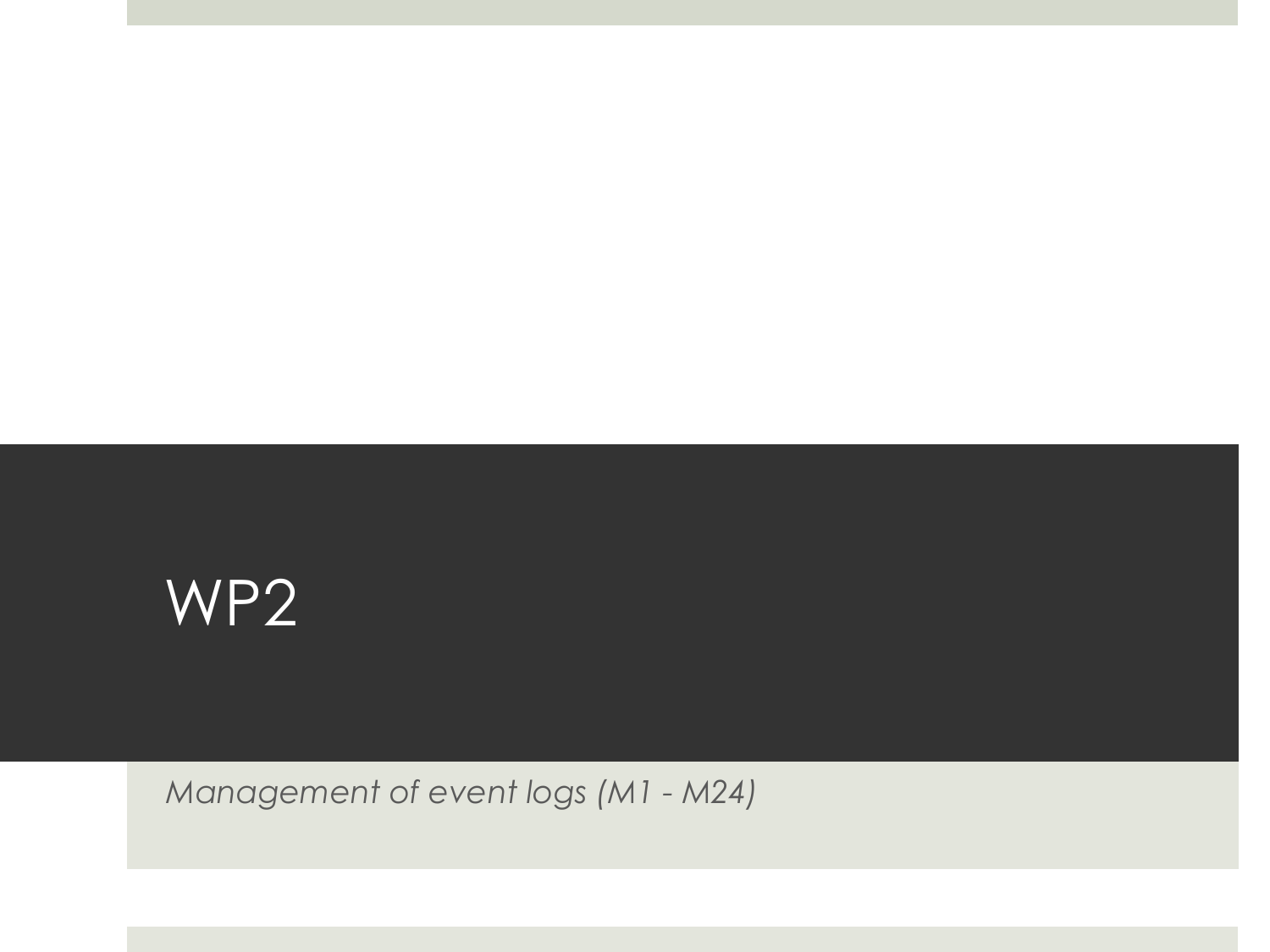# WP2 objective (from DoW)

Development of a comprehensive conceptual framework for the **extraction of** (possibly incomplete) **multi-dimensional event logs** from the legacy data sources of an organization.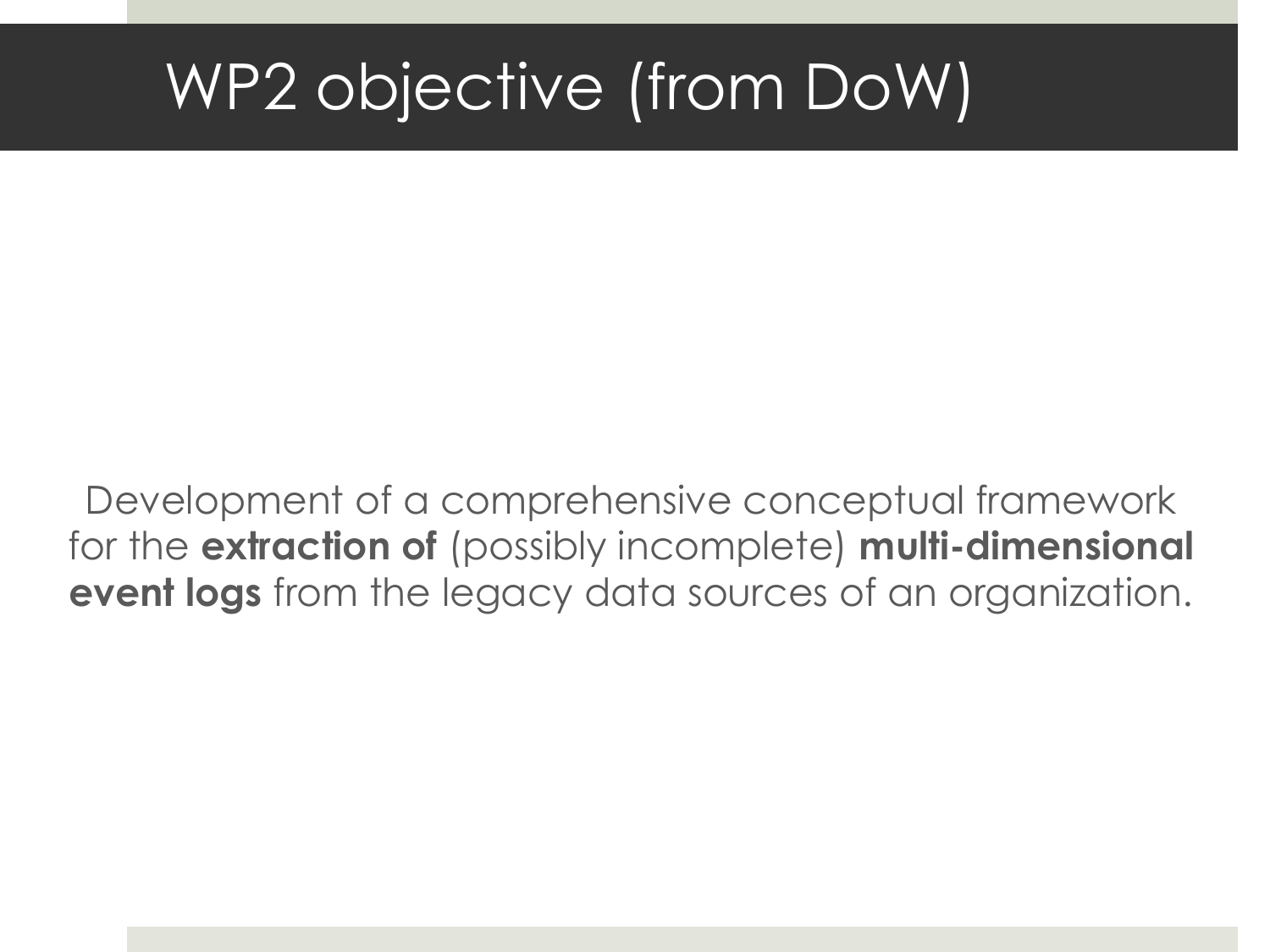# Tasks: PDI current focus

- **T2.1** Definition of a language for the end-user modeling of log mappings. [D2.1, M6]
- **T2.2** Development of a combined framework for event log extraction by enriching OBDA with log mappings. [D2.1, M6; D2.2, M18]
- **T2.3** Management of incomplete logs. [D2.2, M18]
- **T2.4** Development of an architectural extension of the ProM OS backbone towards KOS. [D2.3, M24]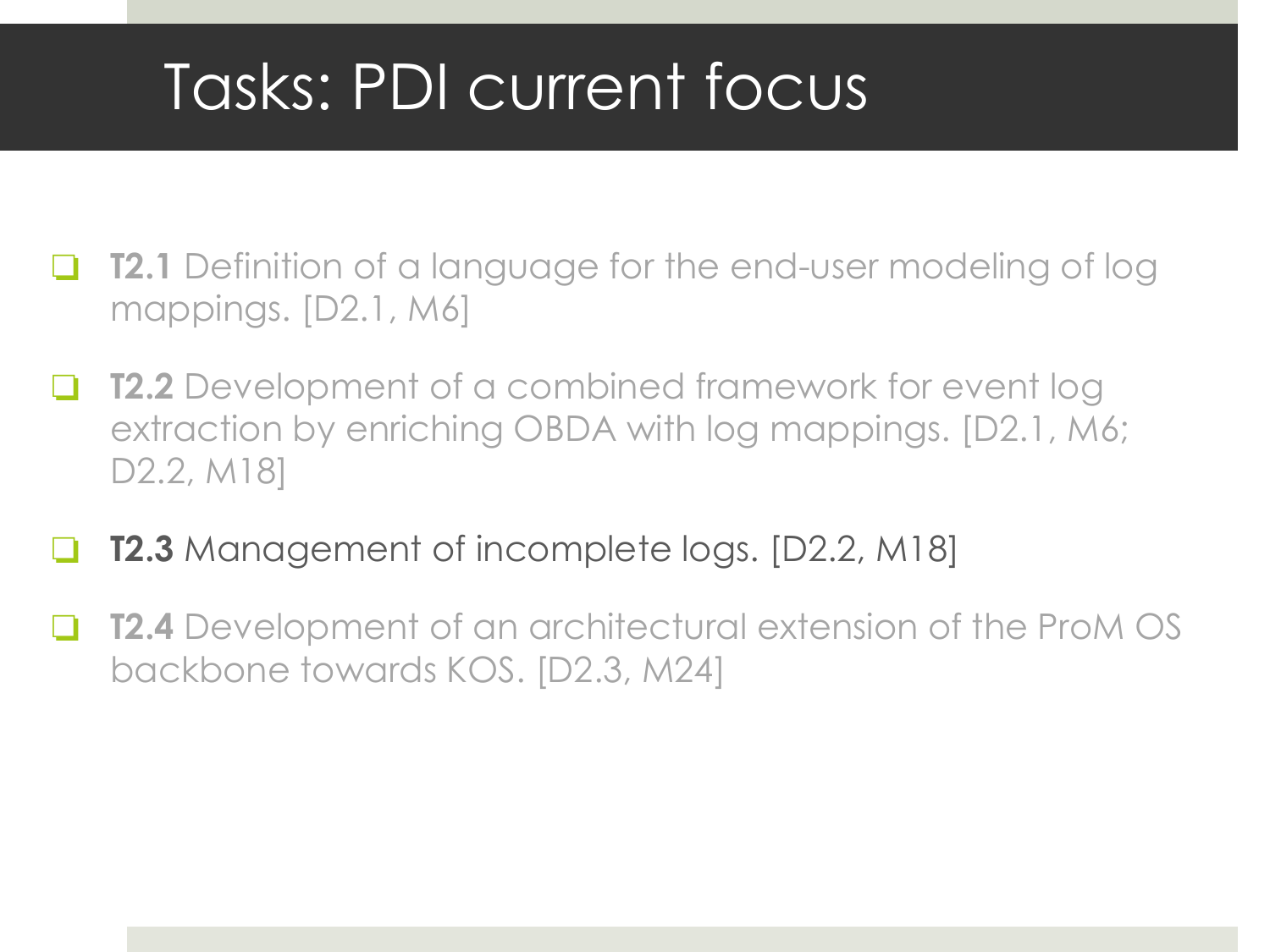### T2.3 incomplete logs: problems

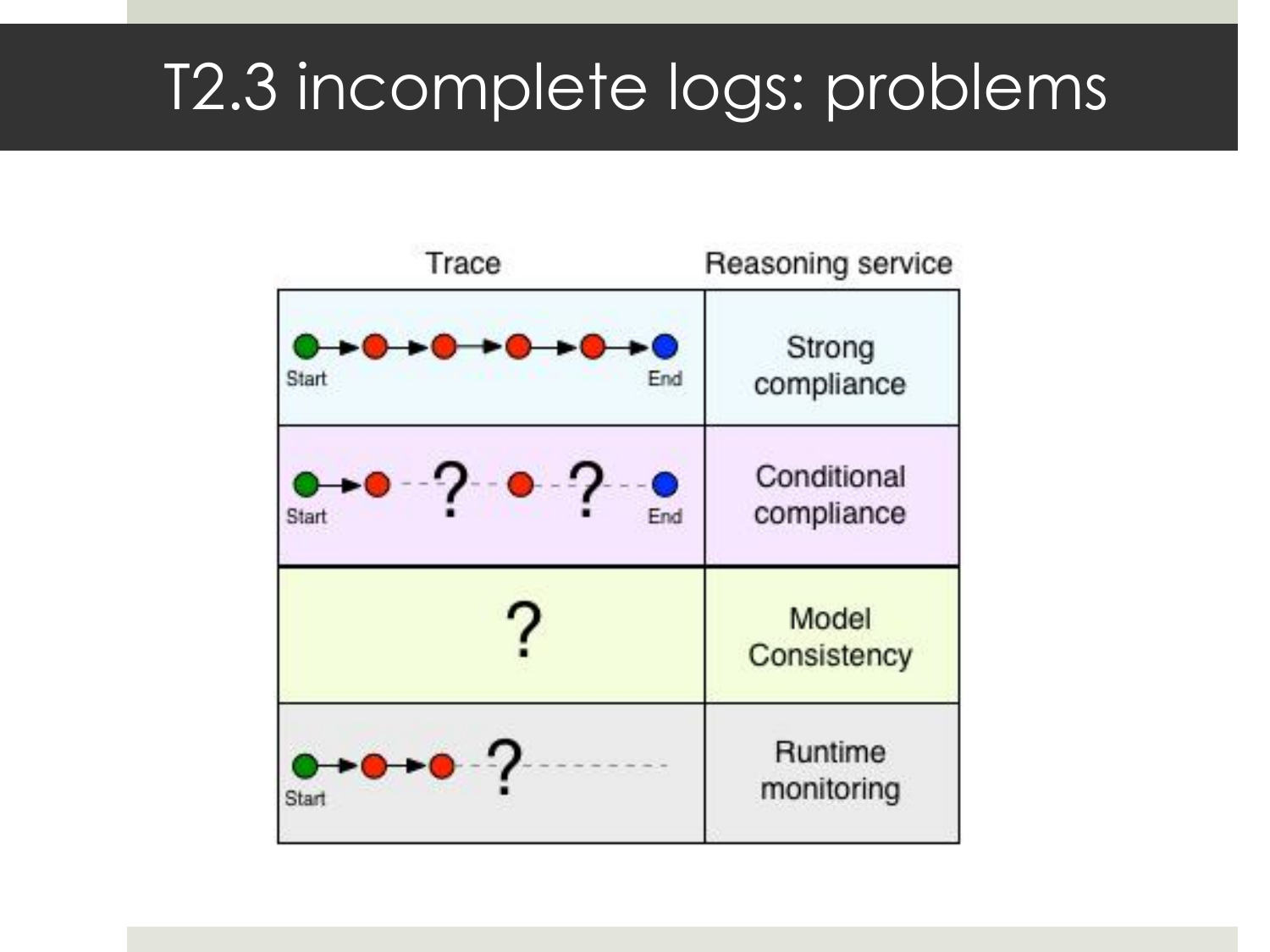## Incomplete logs: approaches

#### ❏ Abduction-based (ECAI '16, AI\*IA '16);

❏ Planning-based.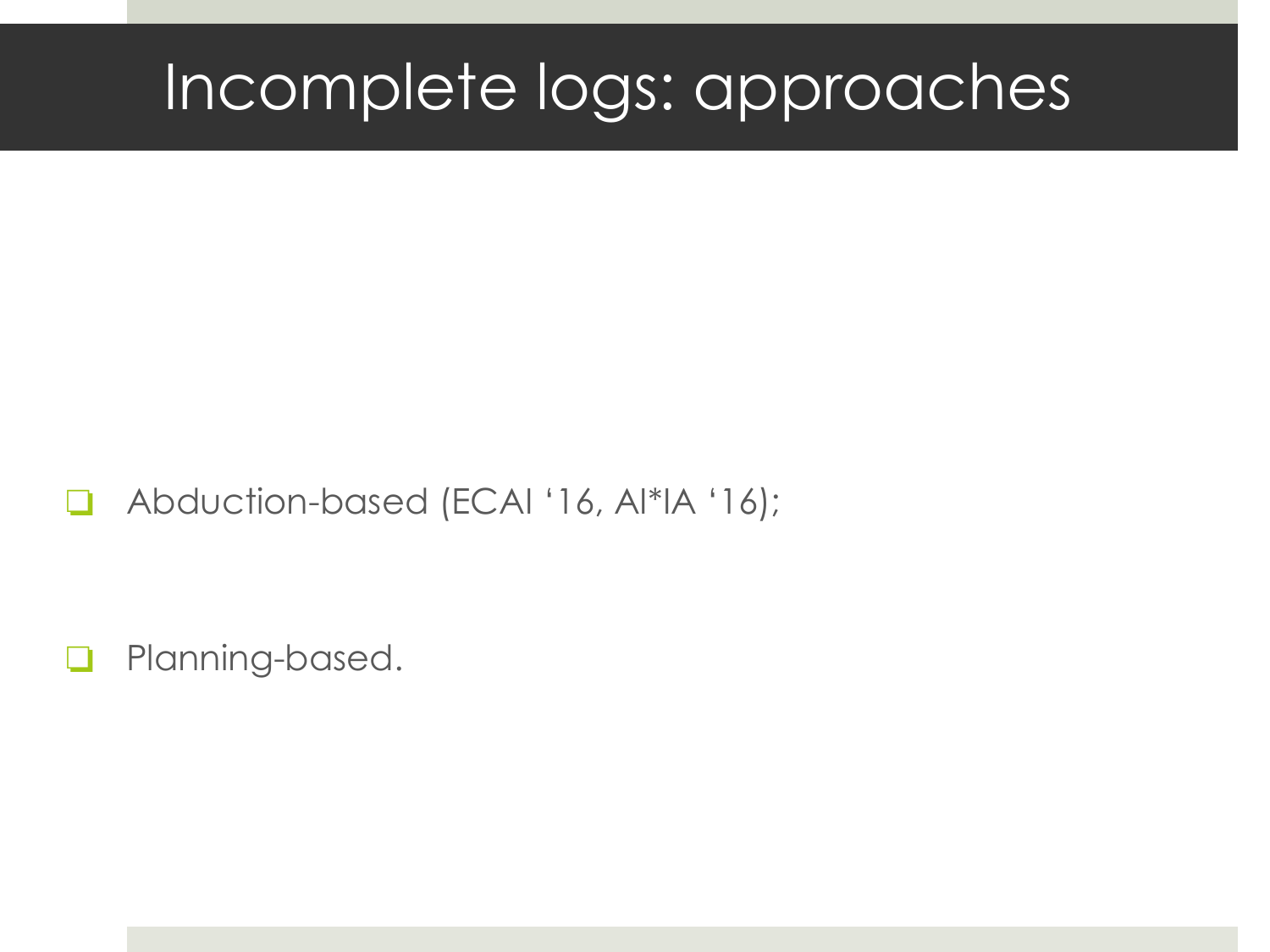# Incomplete logs: abduction

An abductive logic program is a triple (KB, A, IC) where:

- KB is a static knowledge base;
- ❏ A is a special set of predicates, called *abducibles*;
- IC is a set of integrity constraints.

Given a goal G, the abductive reasoning looks for  $\Delta \subseteq A$  such that:

#### KB ∪ Δ ⊨ G ∪ IC

The set Δ is referred as the *abductive explanation*.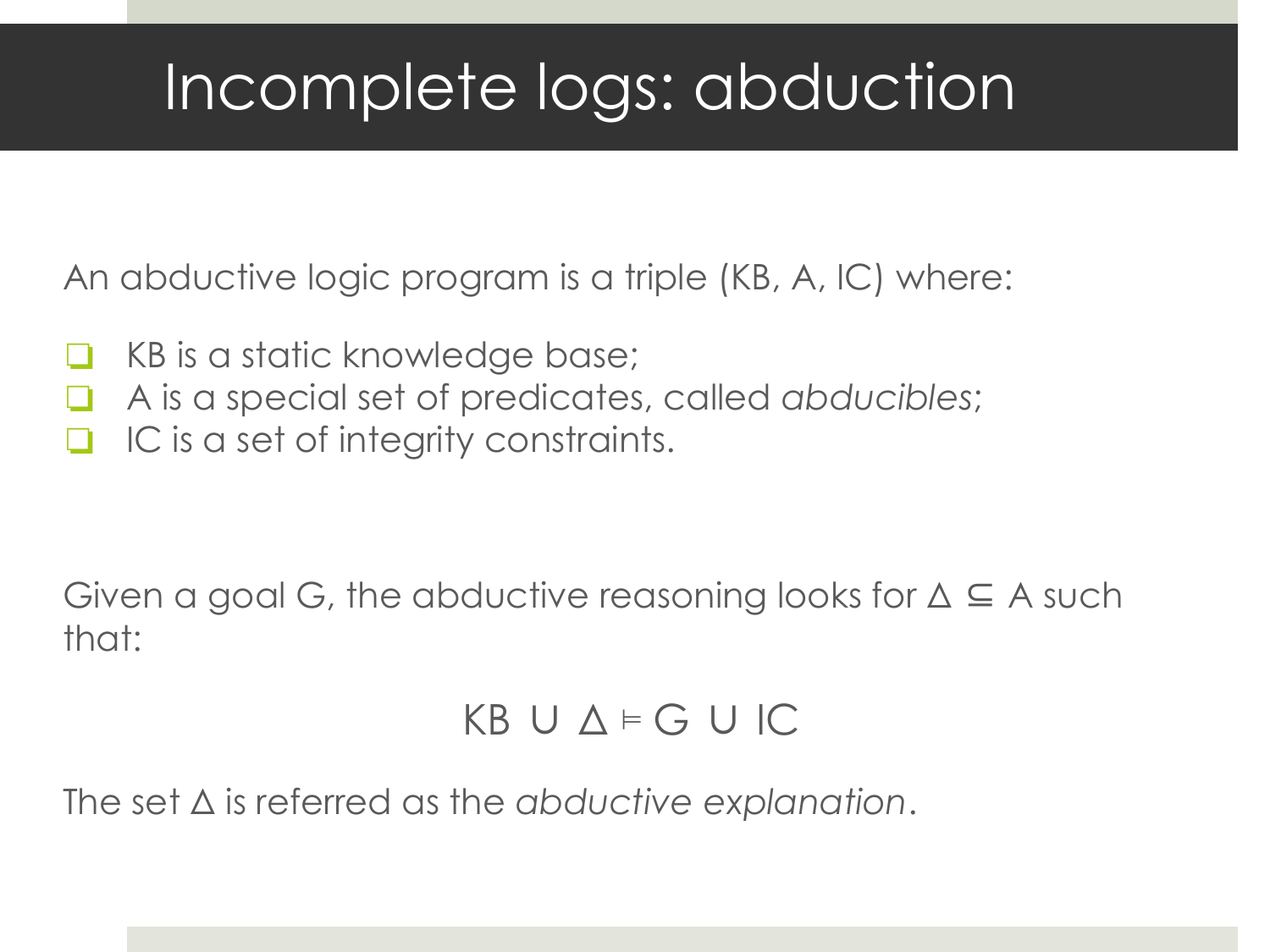# Incomplete logs: abduction

#### KB ∪ Δ ⊨ G ∪ IC

- Process model  $\Rightarrow$  IC
- Partial trace  $\Rightarrow$  KB
- $G \Rightarrow \varnothing$
- $\Delta \Rightarrow$  trace completion

The (first-order logic based) framework is expressive enough to take into account **data** (currently: time).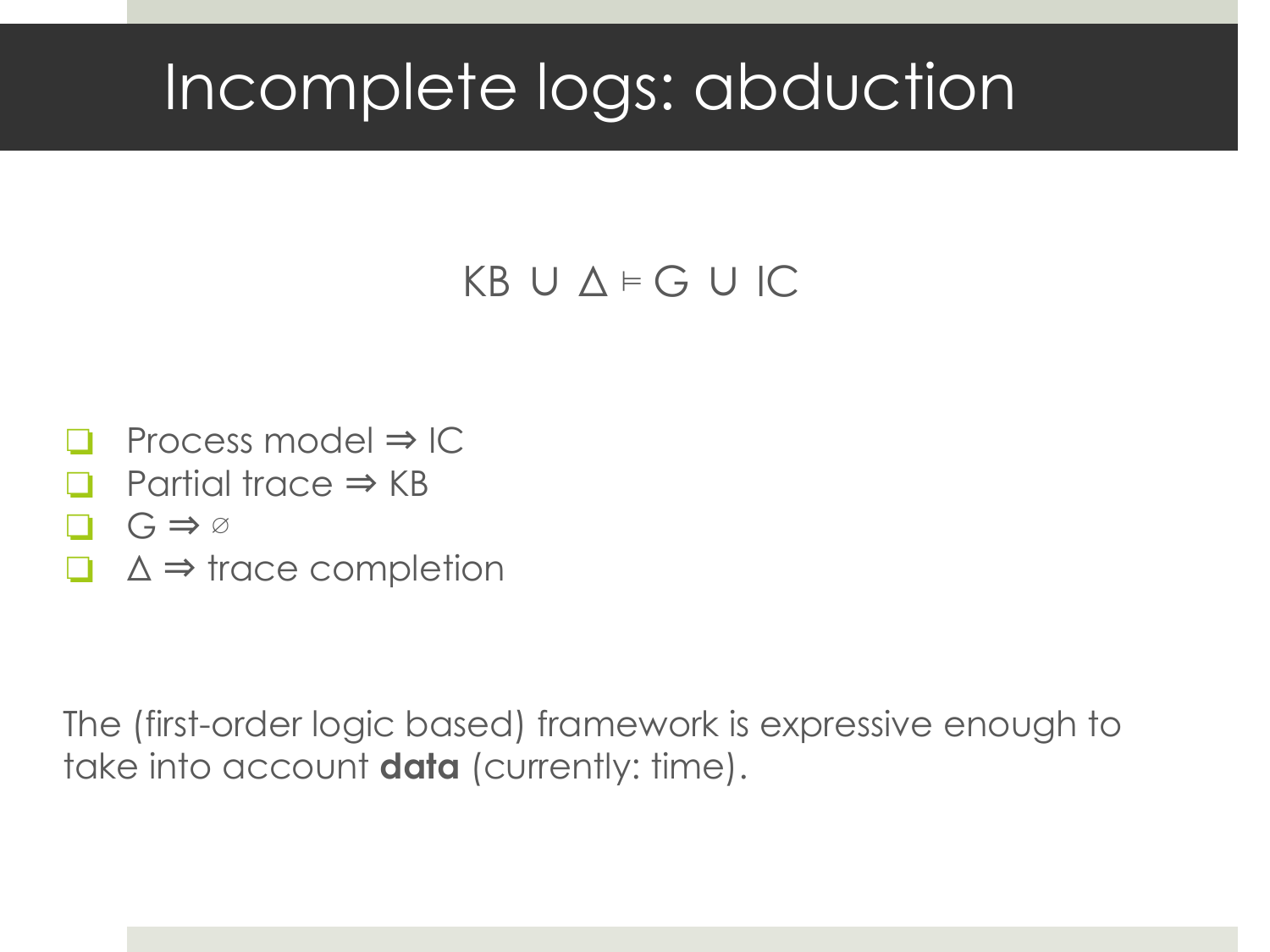# Incomplete logs: planning

An action language defines a dynamic domain D by means of:

- ❏ *Fluents*;
- ❏ *actions*;
- ❏ *rules*;

A planning problem is a triple:

- ❏ dynamic domain D;
- initial state;
- $\Box$  goal, i.e., the final state.

The solution is a sequence of actions from initial to final state.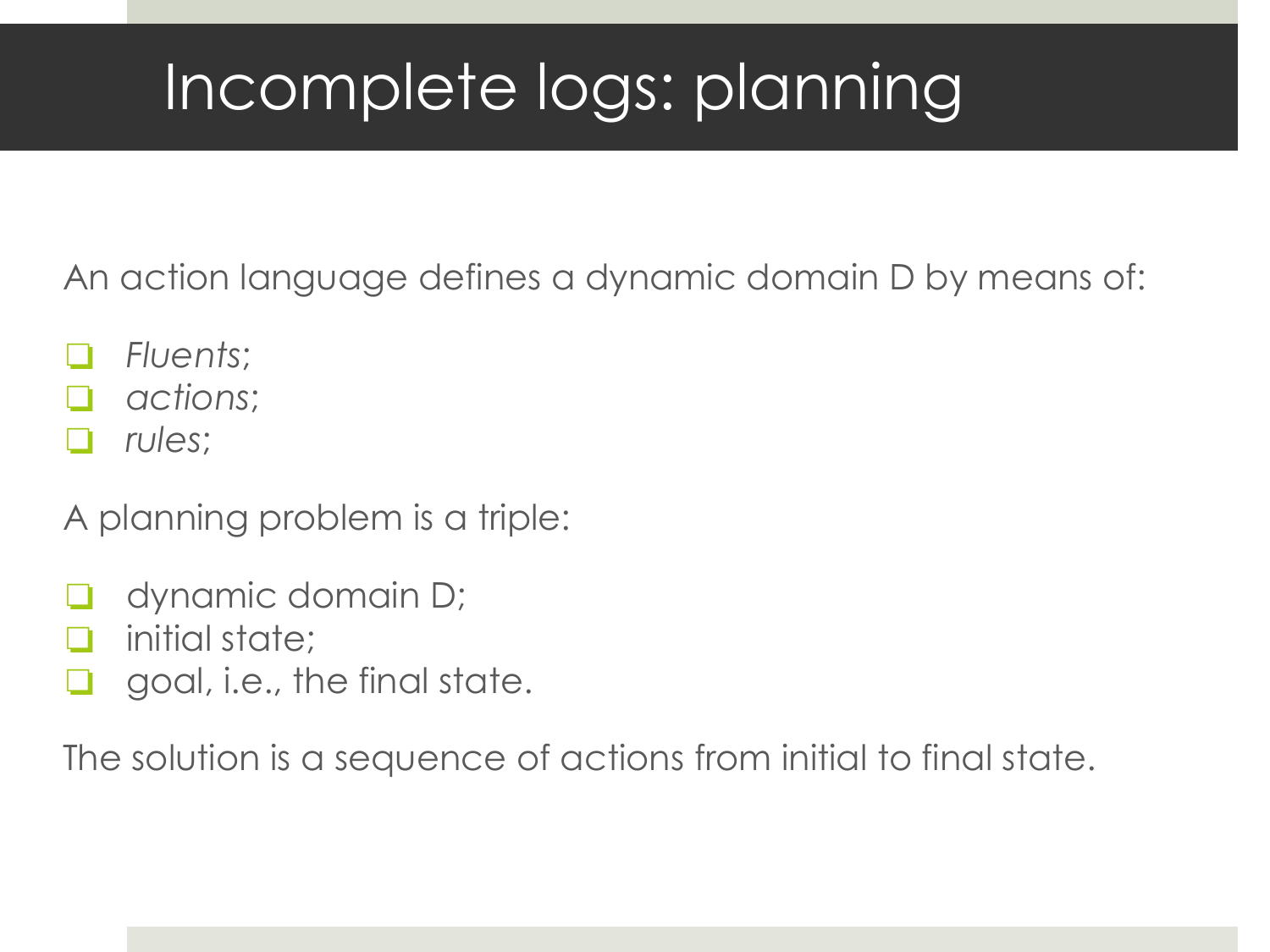# Incomplete logs: planning

- $Fluents \Rightarrow process states;$
- $\alpha$  actions  $\Rightarrow$  process activities;
- ❏ rules ⇒ workflow + **partial trace**;
- initial state  $\Rightarrow$  process initial state;
- ❏ final state ⇒ process final state.

**Data** (variables) can be encoded as process states.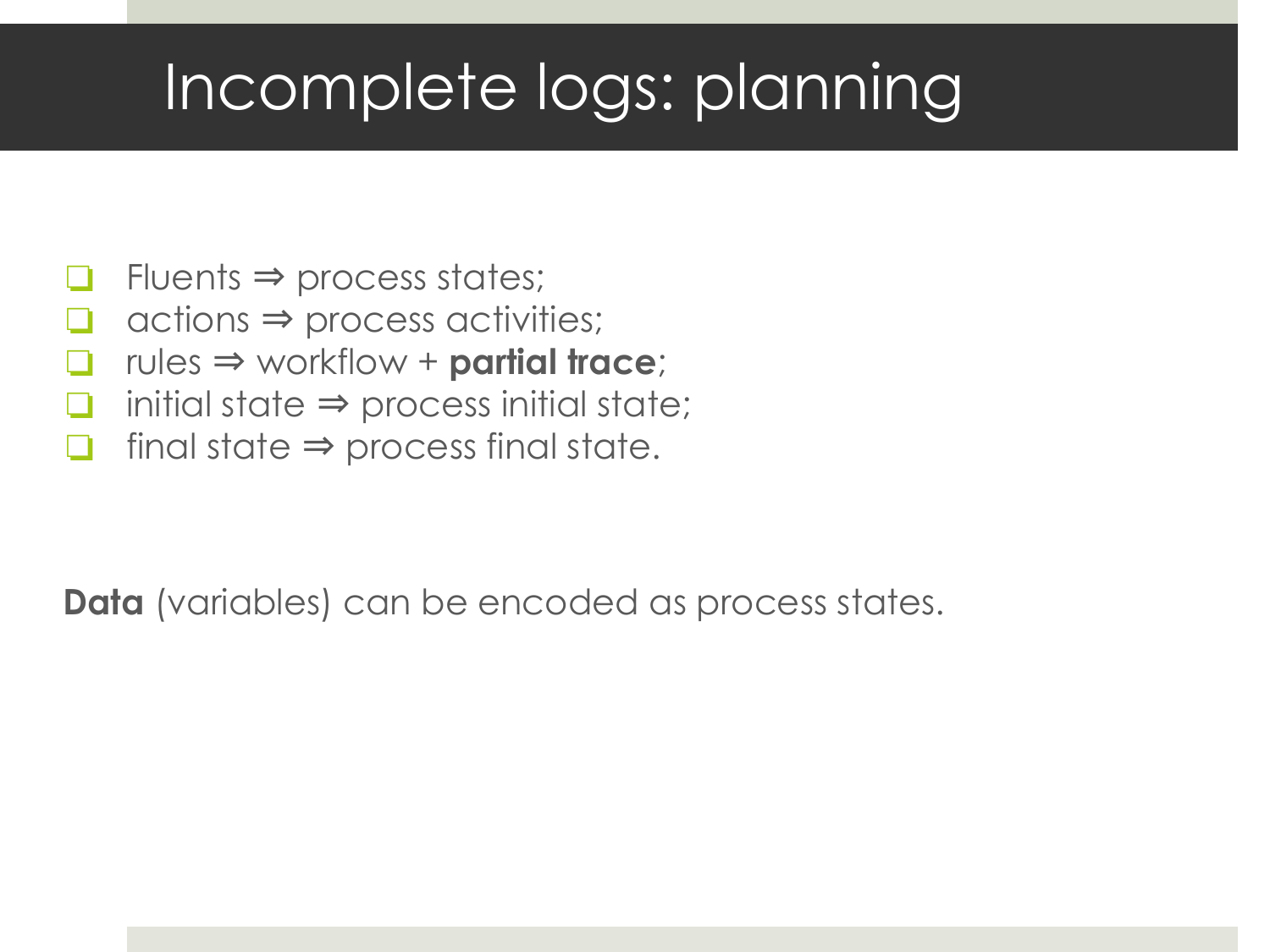# The role of data

Events in the trace can carry a complex payload.

We need an **expressive** and **intuitive** data-aware process model.

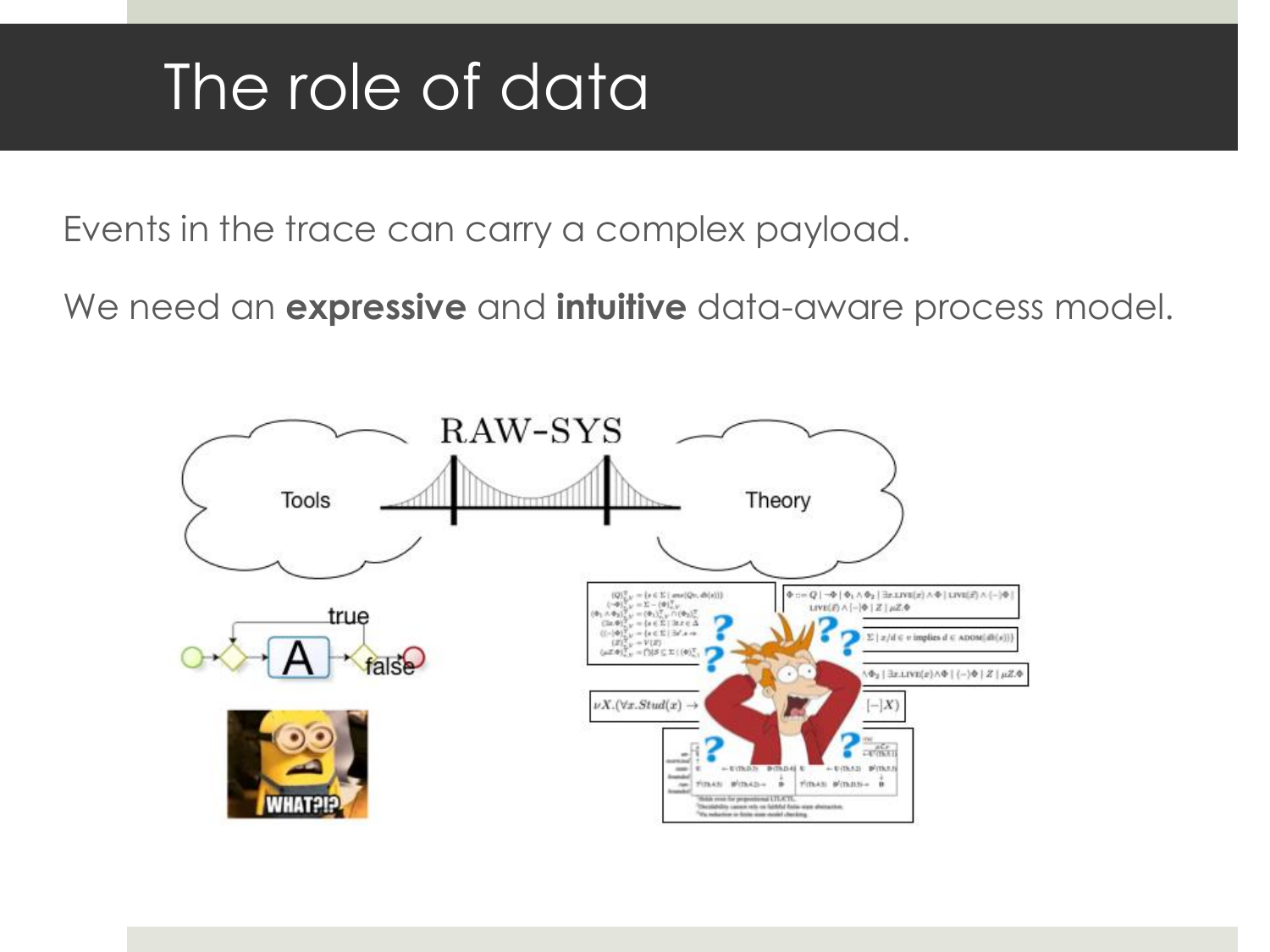## Relational-AWare SYStems

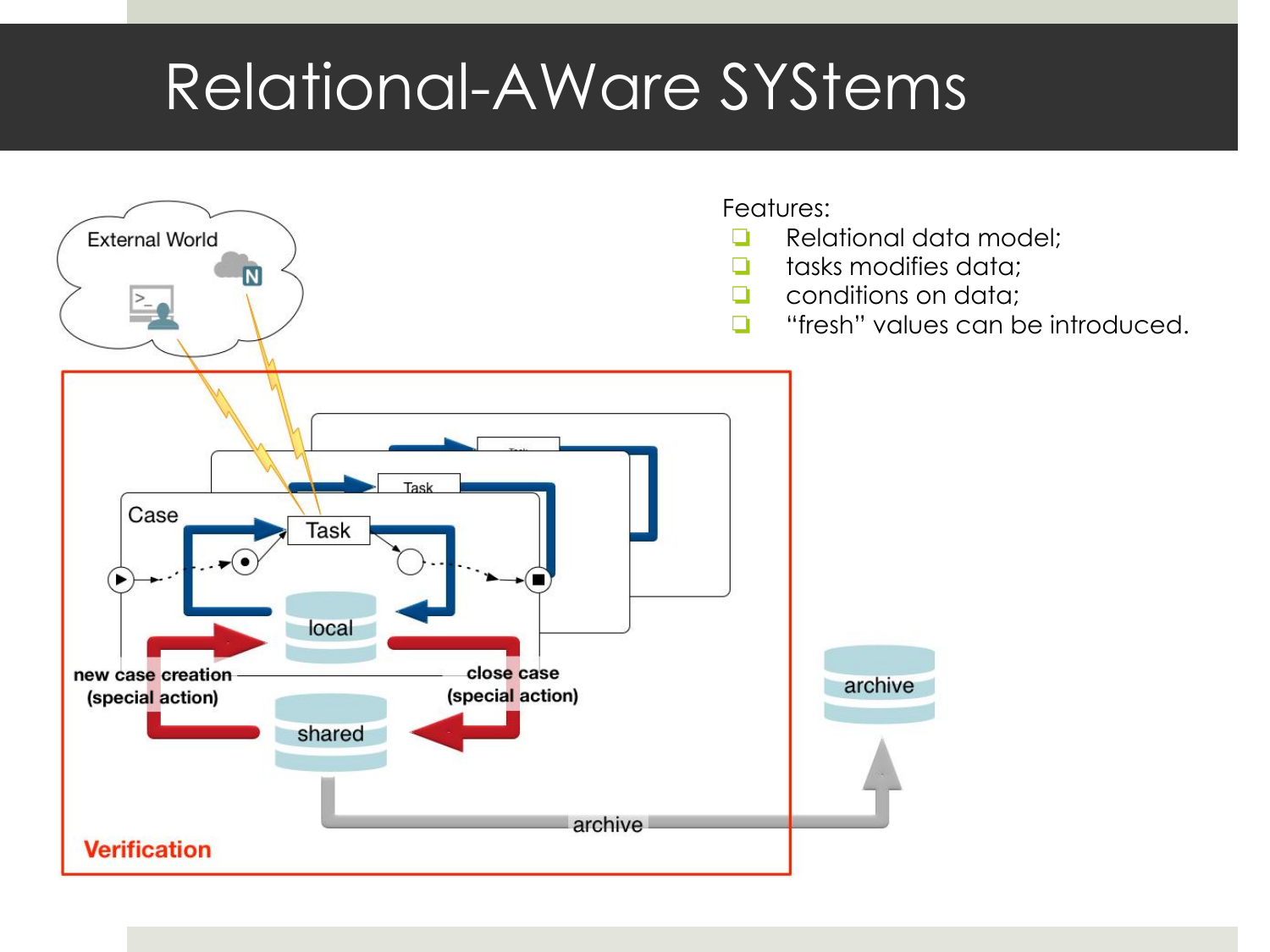

*Hybrid Monitoring (M12 - M36)*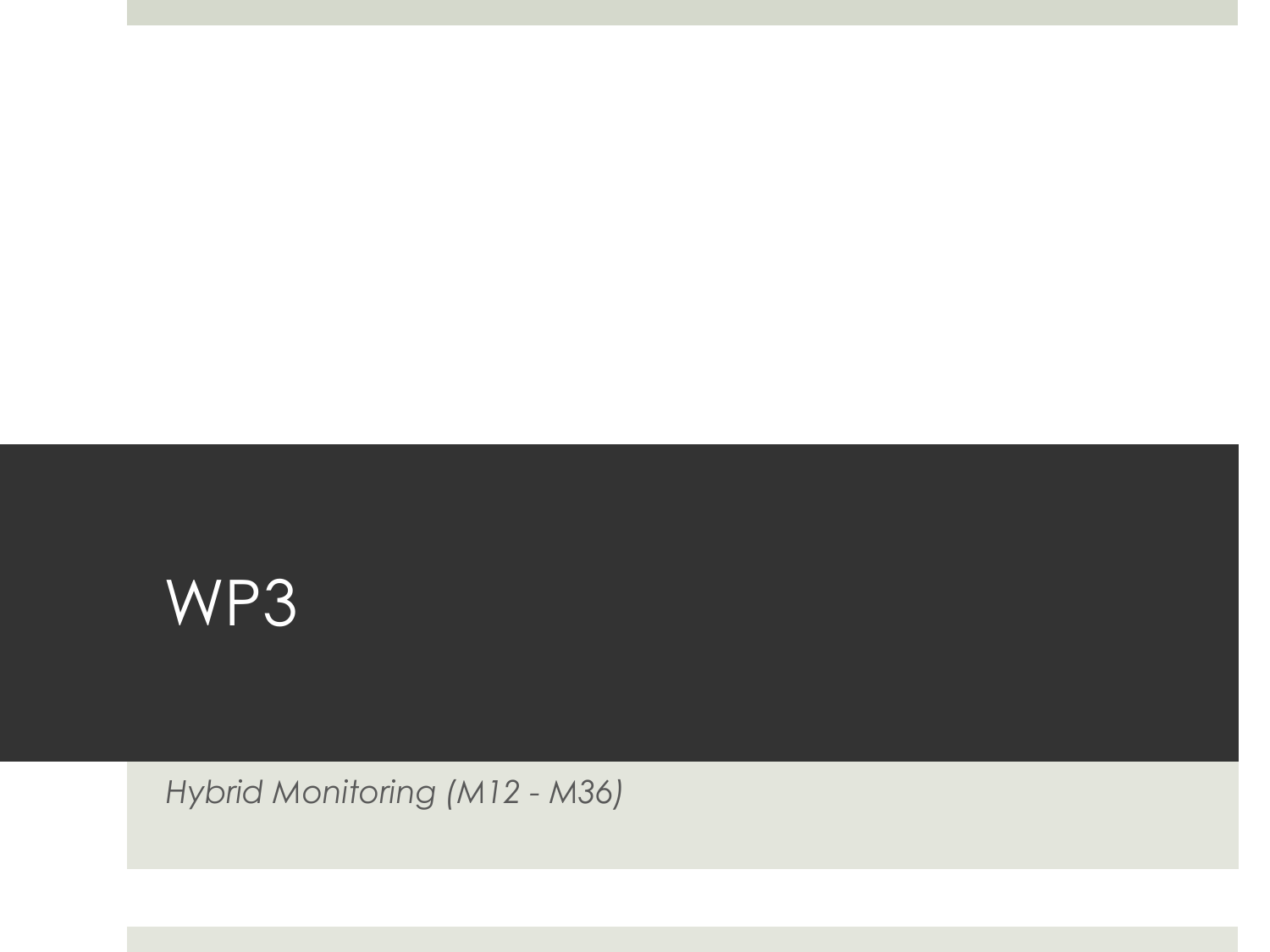# WP3 objective (from DoW)

Definition and development of mechanisms for the **hybrid monitoring** (combining *symbolic and statistical*) of processes.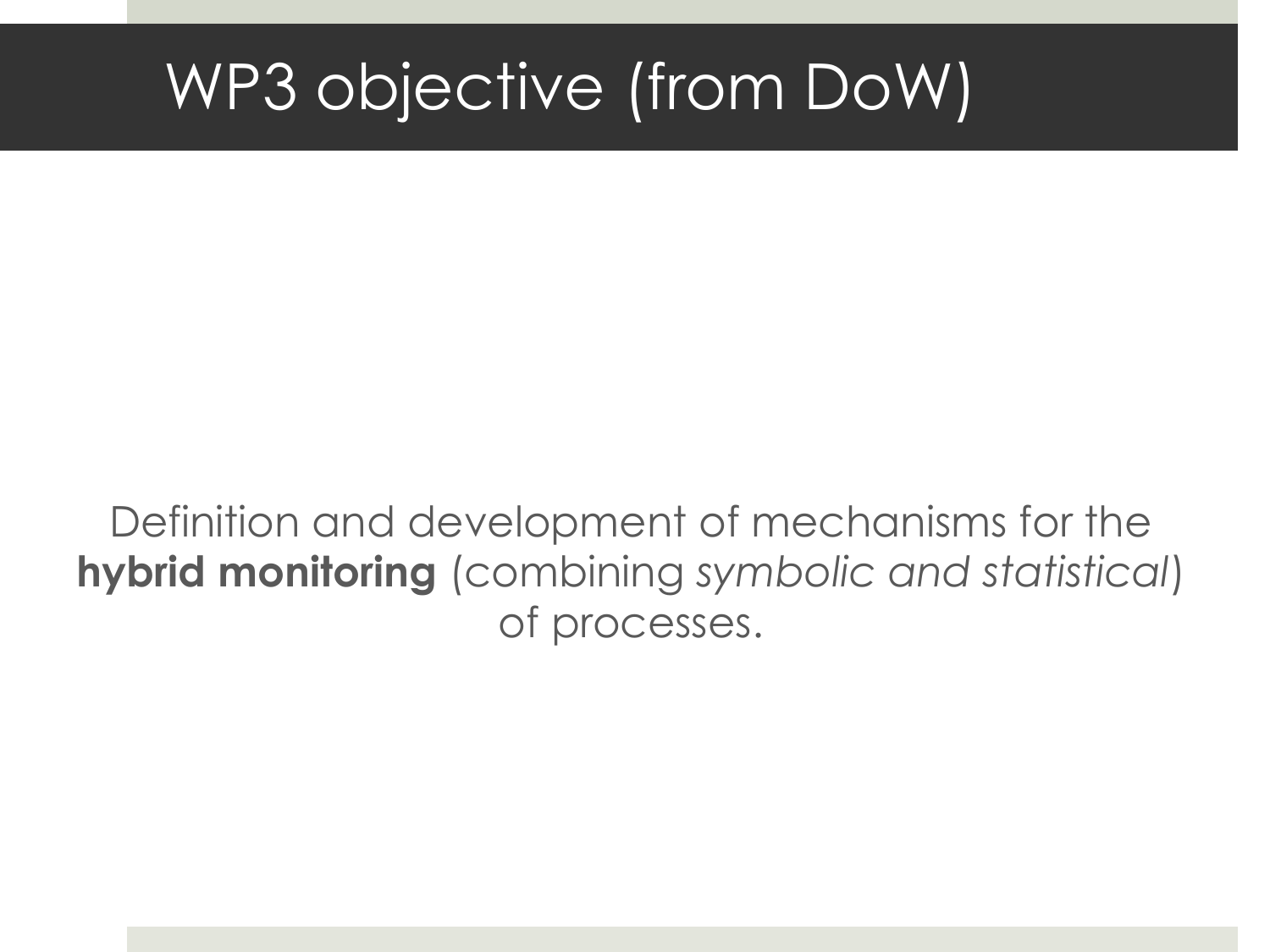# Tasks: PDI current focus

- **T3.1** Definition of a framework to combine symbolic and statistical approaches for process monitoring. [D3.1, M24]
- **T3.2** Analysis and tuning of existing machine learning techniques for hybrid monitoring approaches. [D3.2, M30]
- ❏ **T3.3** Extracting symbolic representations of properties from data. [D3.3, M36]
- **T3.4** Concept drift detection. [D3.3, M36]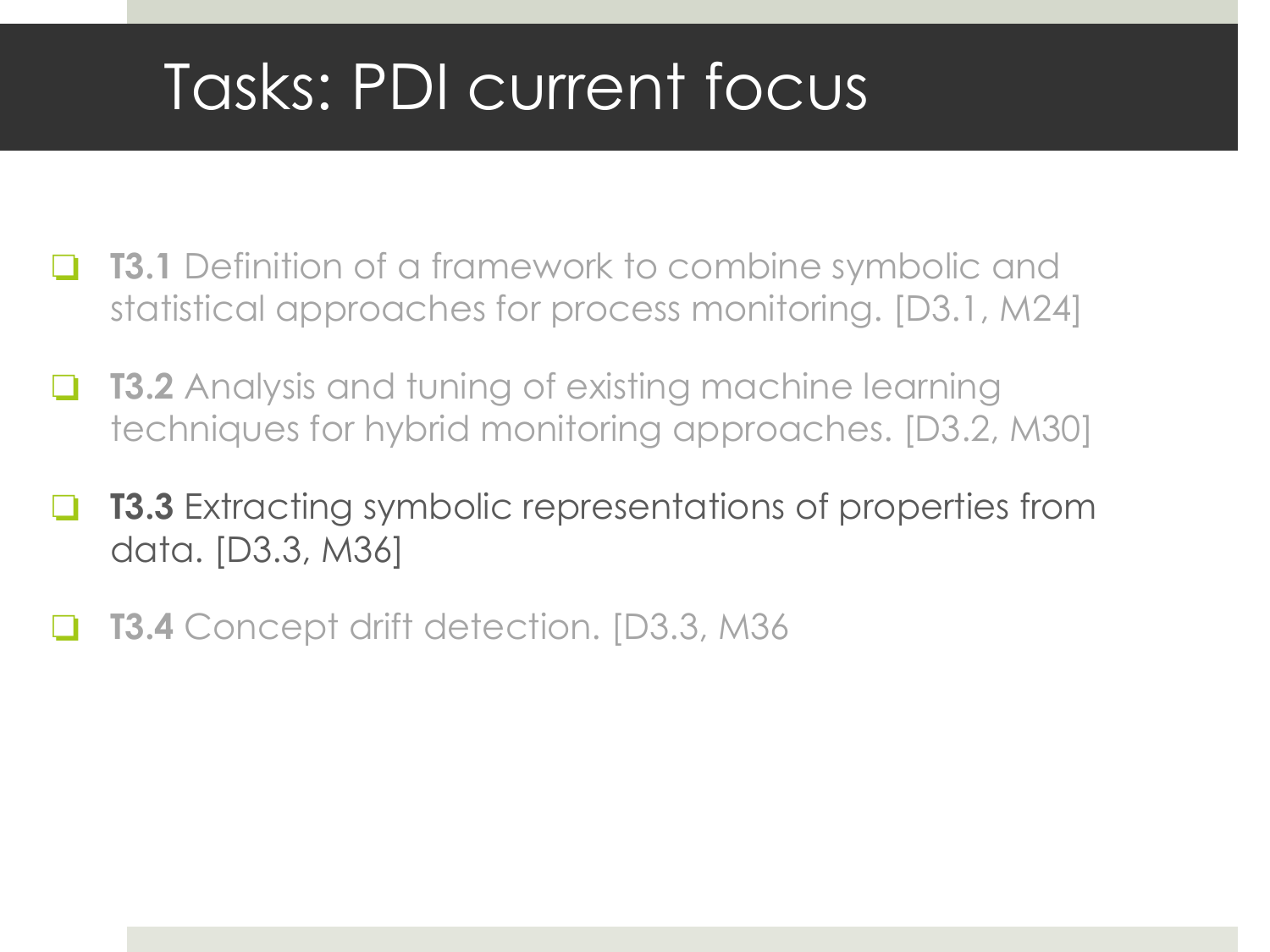### T3.3: Spaghetti-like proc models

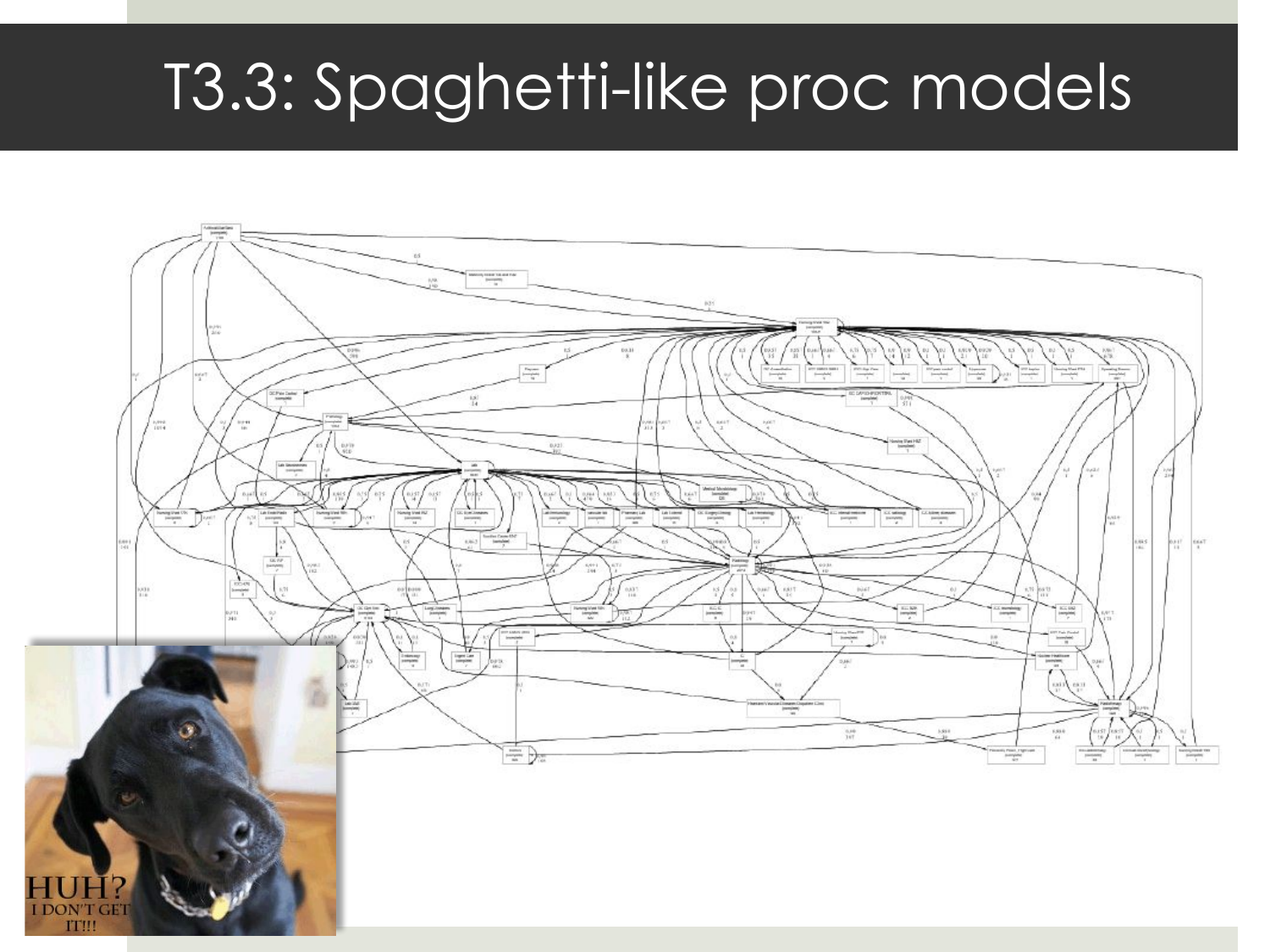#### Declarative process discovery

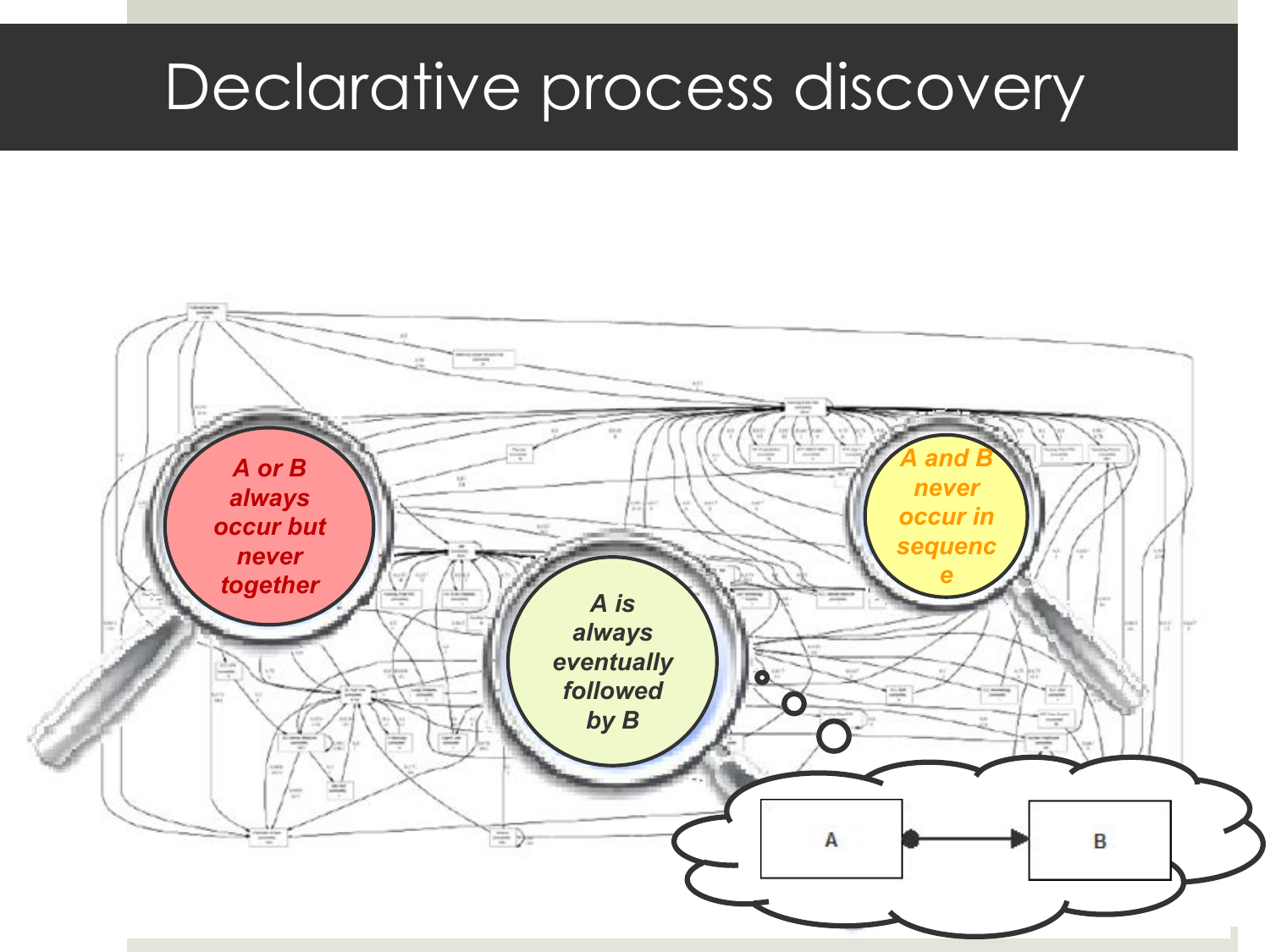# What is already there?



#### *Declare Miner*

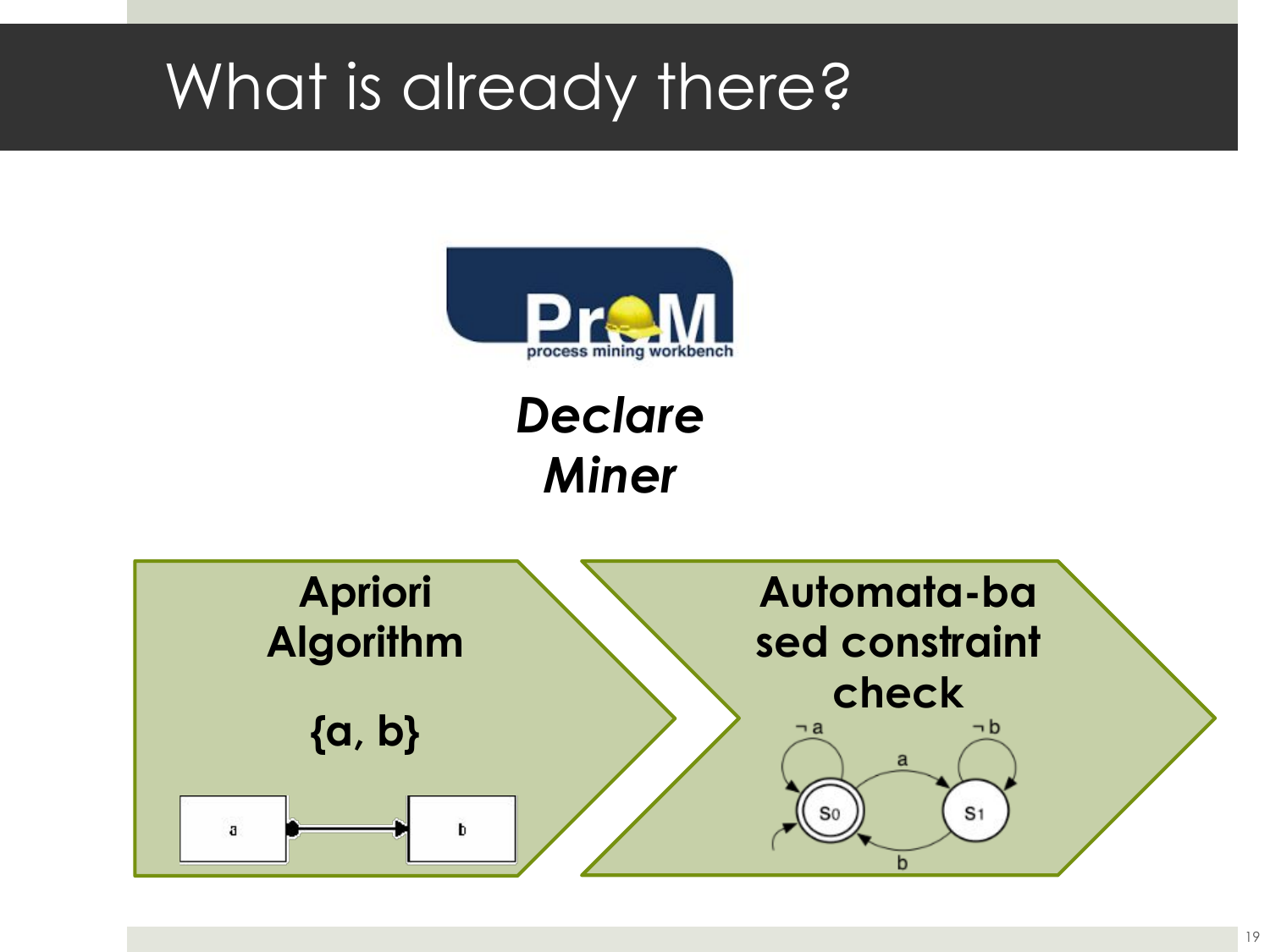#### A new approach

#### *Faster Miner (EDOC'16)*

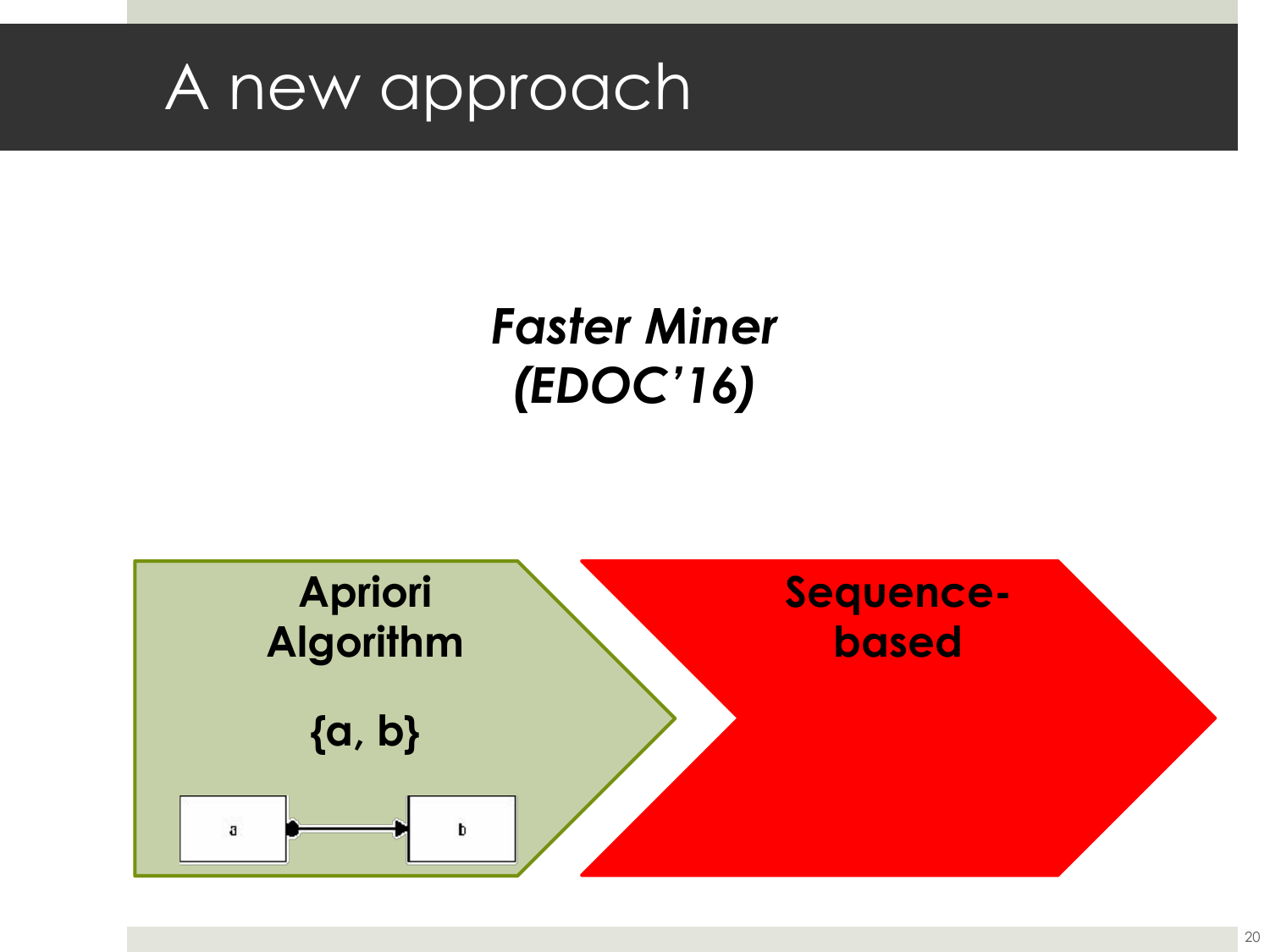# Apriori Algorithm

#### $\boldsymbol{\mathcal{L}}$  on  $\Sigma$



*Frequent activity sets* $A_1, A_2, ..., A_n \subseteq \Sigma^*$  $A_k = \{a, b\}$ 

- ❏ **Support**: percentage of traces containing the set of activities
- ❏ Frequent Activity Set → **high support** (> supp\_threshold)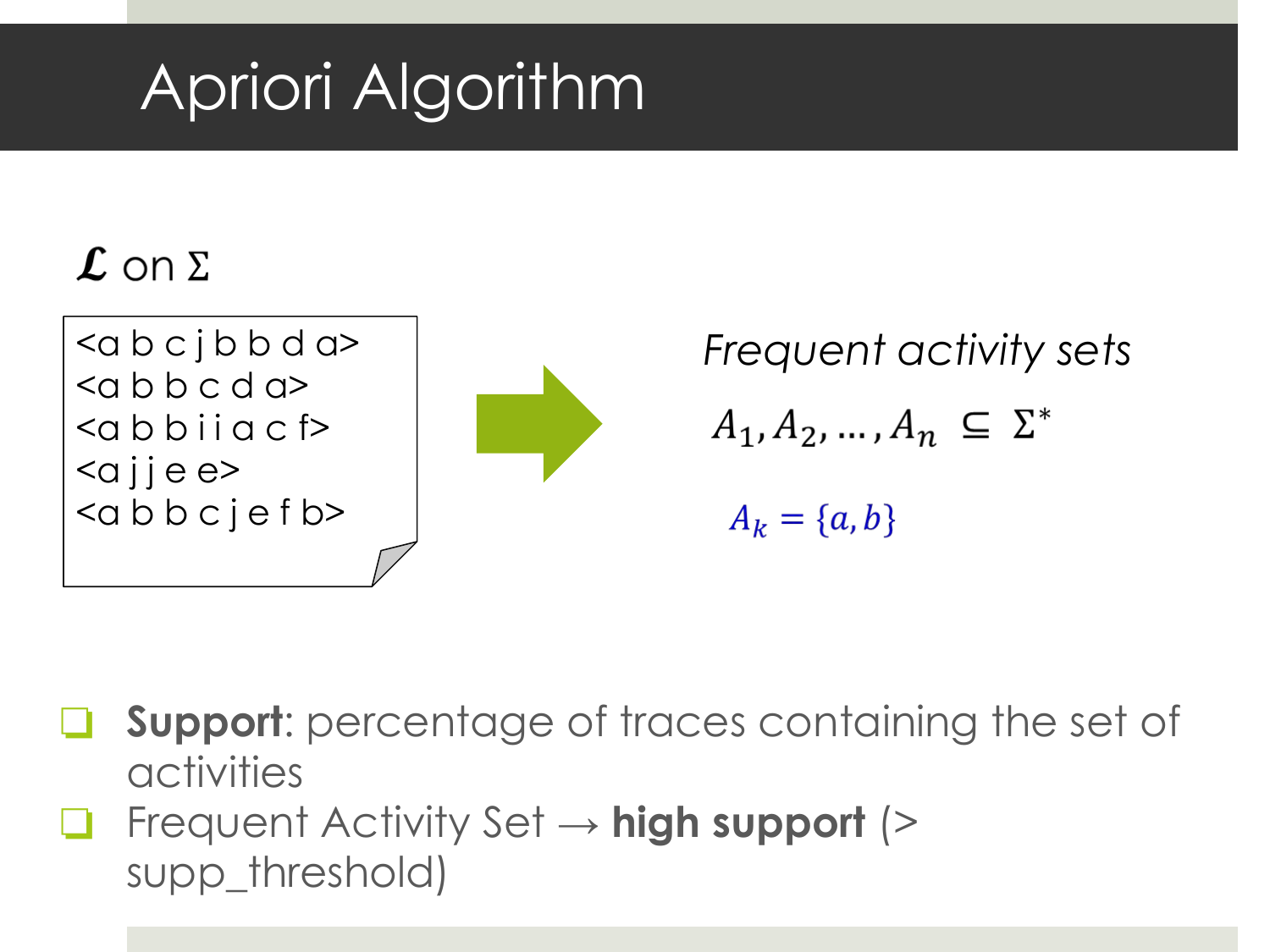# Sequence Analysis

#### *Frequent activity set instantiated on a Declare template*

| <b>Response</b>          |
|--------------------------|
| $\overline{\phantom{a}}$ |
| (a,b)                    |
| (b, a)                   |
| (a, c)                   |
| (d,a)                    |
| $(\alpha,j)$             |
| $(j, \alpha)$            |
|                          |

 $\cdot \cdot \cdot$ 



#### *Frequently satisfied constraints*



- An algorithm for each Declare template
- ❏ Further optimizations: Pruning and Multithreading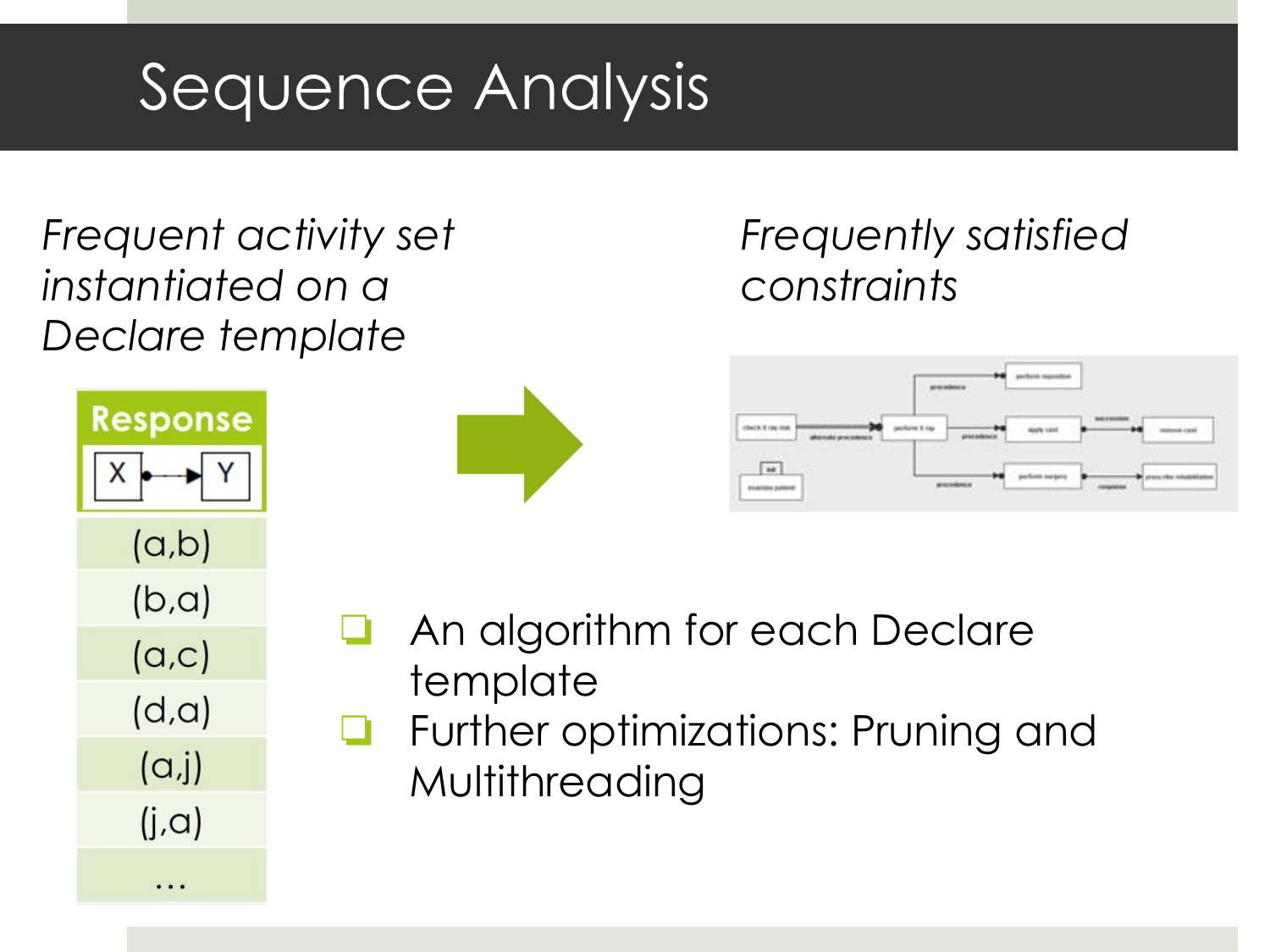

- ❏ Deliverable format and submission
- ❏ ProM plugin for log incompleteness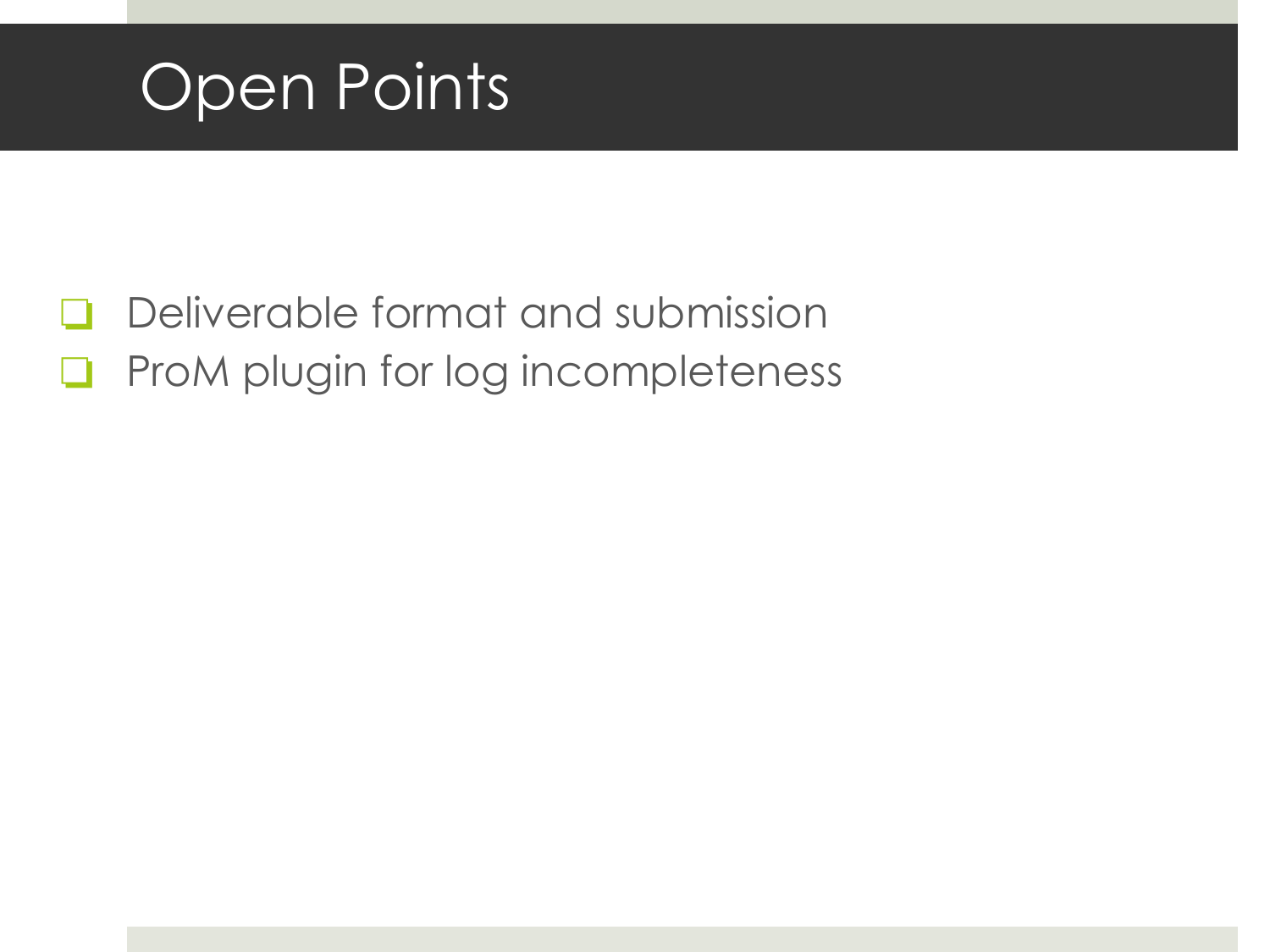#### References

- ❏ [ECAI'16] Chesani, De Masellis, Di Francescomarino, Ghidini, Mello, Montali, Tessaris: Abducing Workflow Traces: A General Framework to Manage Incompleteness in Business Processes. [ECAI 2016:](http://dblp2.uni-trier.de/db/conf/ecai/ecai2016.html#ChesaniMFGMMT16) 1734-1735
- ❏ [AI\*IA'16] Chesani, De Masellis, Di Francescomarino, Ghidini, Mello, Montali, Tessaris: Abducing Compliance of Incomplete Event Logs. AI\*IA 2016: 208-222
- ❏ [CILC'16] Chesani, De Masellis, Di Francescomarino, Ghidini, Mello, Montali, Tessaris: AbducingWorkflow Traces: a General Framework to Manage Incompleteness in Business Processes, CILC2016